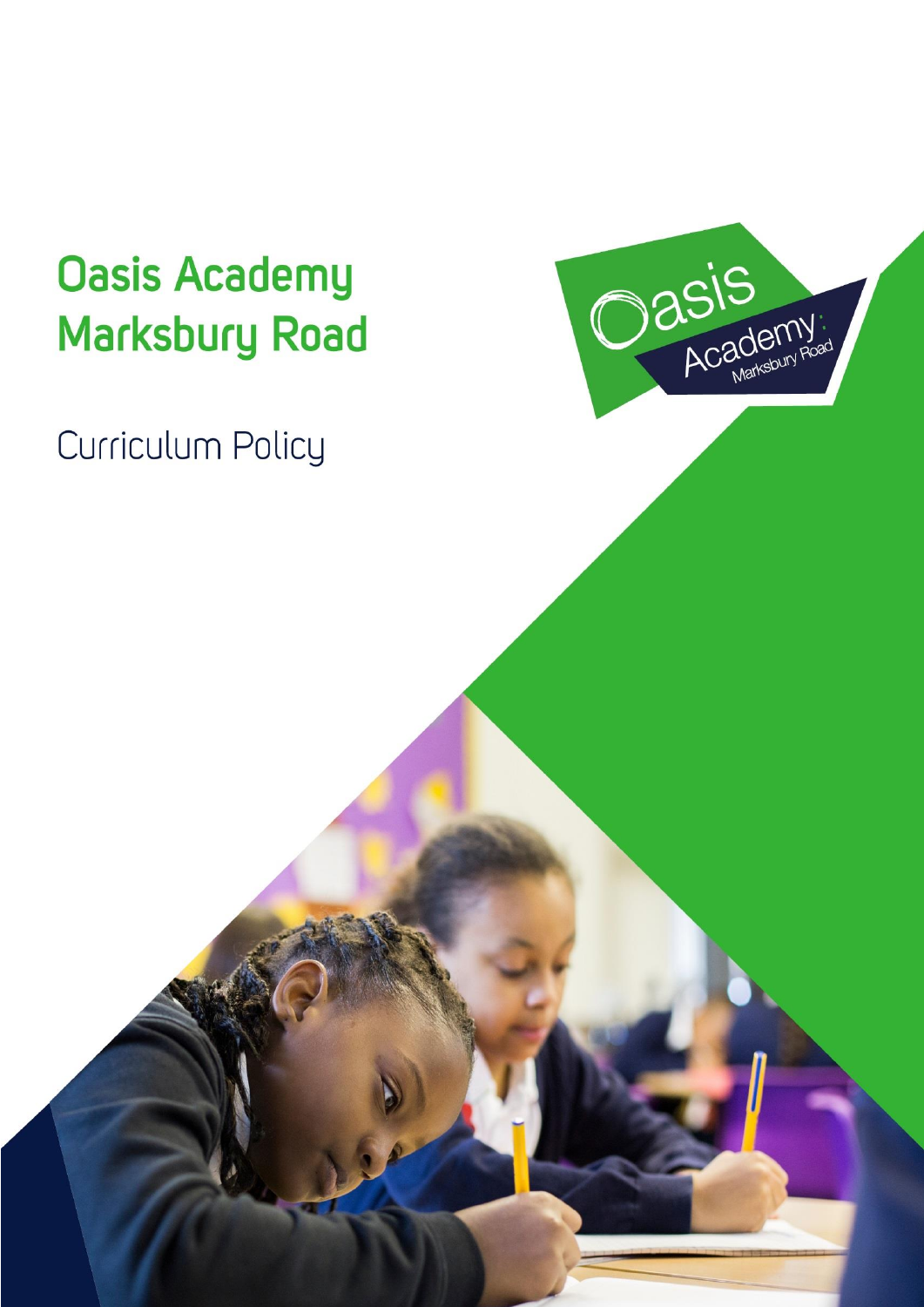# **1 Introduction**

As an Academy our curriculum is shaped by the guidelines for community engagement as enshrined in relevant sections of the Oasis Education Charter, namely:

- Creating and maintaining a learning environment where students are encouraged and enabled to realise their potential;
- Students taking responsibility for their own learning and development, both through formal and informal learning opportunities and ongoing assessment;
- Developing an organisational culture in which individuals learn from any mistakes made and where excellence and innovation are encouraged and rewarded;
- Promoting the value of a balanced, holistic lifestyle as part of each individual's overall personal development.

# **2 Academy vision**

Our Academy's vision is to provide 21st Century learning opportunities that will develop our young people into confident, independent, lifelong learners who will make a positive contribution and are prepared for leading a good and successful life.

# **3 Curriculum Principles**

- 3.1 Every student will have a personalised curriculum based on prior attainment data, student aspirations and challenging targets. Within an individual learning programme, the students are offered the level of learning appropriate to their recognised needs. This will in time lead to a "stage, not age" format of qualifications and accreditations.
- 3.2 Our provision will give appropriate balance to the development of attitudes to learning, skills, knowledge and understanding.
- 3.3 Our Academy will be organised bearing in mind that from the student perspective, the curriculum is "the entire planned learning experience," encompassing lessons, location, events, environment, routines, extended hours, out-of-school learning and other "hub" opportunities.
- 3.4 Students will experience our curriculum successfully only when learning is organised effectively, requiring:
	- a range of teaching and learning approaches including enquiry, active learning, practical activities;
	- techniques in tune with child development and adolescence;
	- learning beyond the school via community and business links;
	- data on prior attainment reflected in learning objectives
	- relevant contexts for learning, connected to life and work;
	- engaging a range of audiences and purposes;
- 3.5 Our curriculum will address disengagement: a) overcoming any poor school experience of parents; b) boosting self-esteem and c) providing exciting, unpredictable, challenging learning experiences.
- 3.6 The successful experience of our curriculum through extended learning is dependent on the extent to which we work collaboratively with our key partners, thereby making an effective use of resources and expertise. In this respect our partners include: partner primary schools, neighbouring secondary schools, other schools in Oasis Community learning and other components in the Oasis "hub."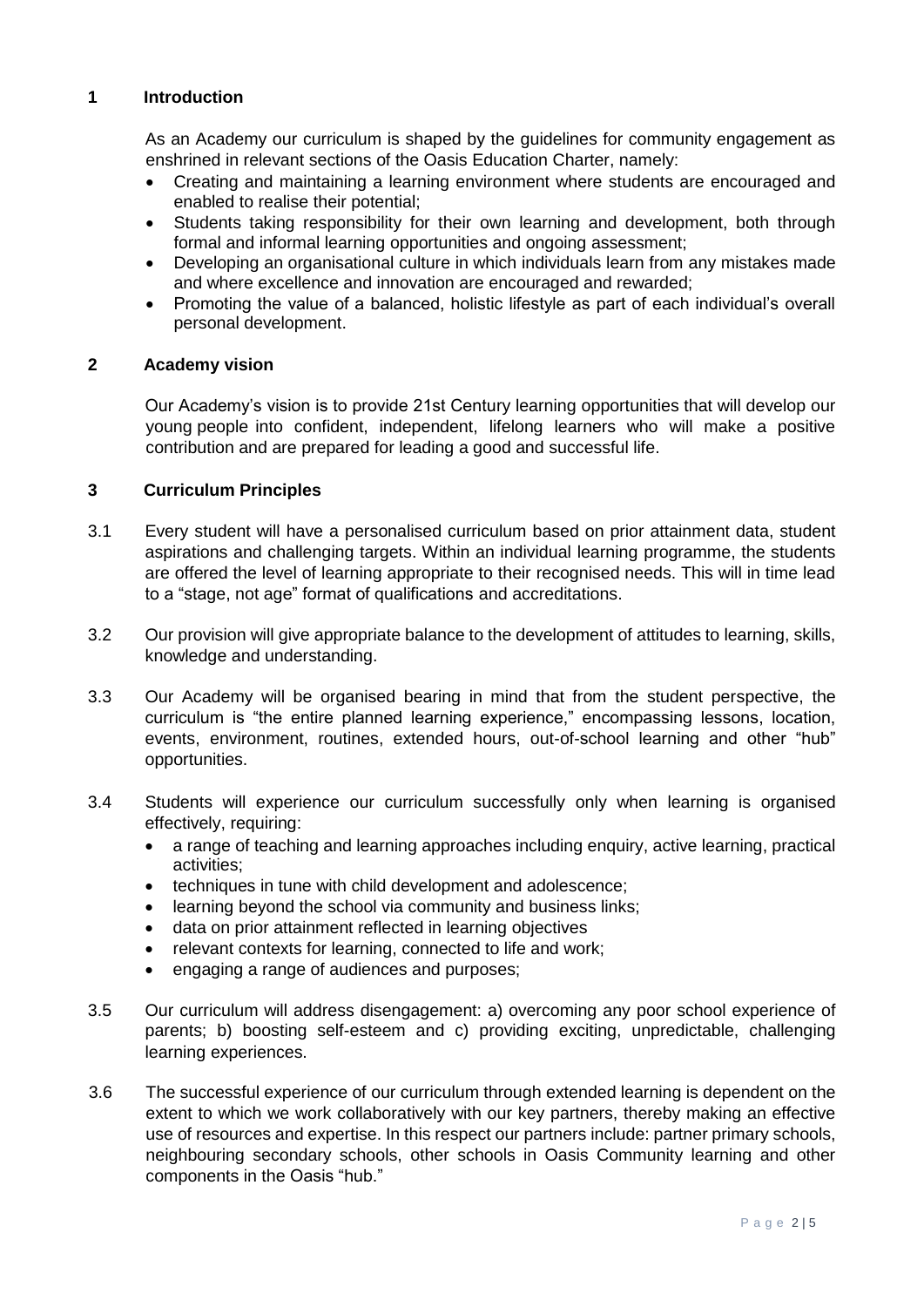- 3.7 Our curriculum will prepare students for the future by:
	- securing high achievement in literacy and numeracy;
	- being responsive to the enduring needs of local and national employers;
	- ensuring that our courses are scheduled to provide progression and continuity in the learning experience.
- 3.8 We will develop independent, lifelong learners by providing an age-relevant focus on "Learning to Learn".
- 3.9 Students will have a role in shaping the curriculum and mapping their way through their experience of it.

Appendix 1 gives contextualised information which guides curriculum planning.

Version 1 June 2015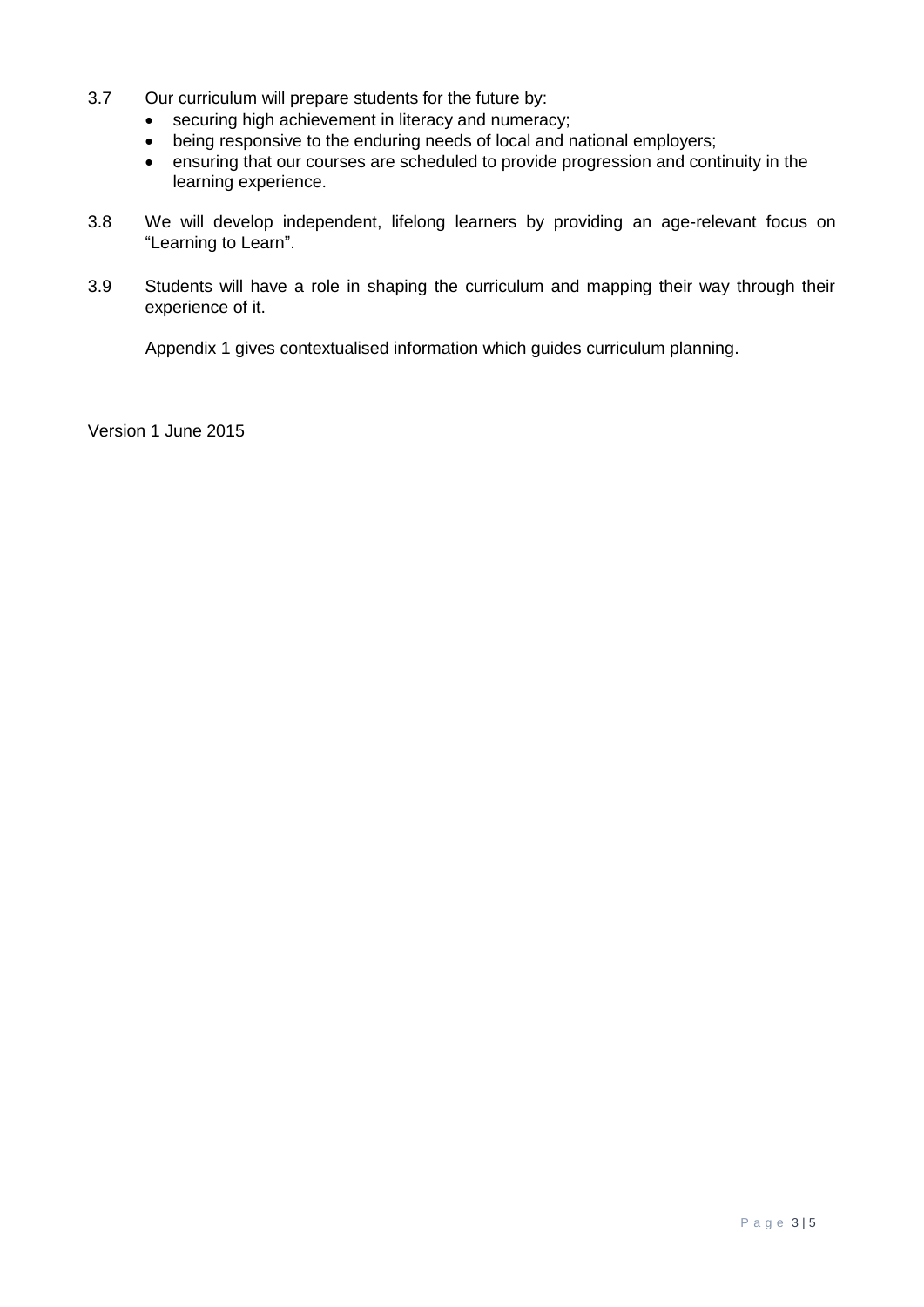# **APPENDIX 1**

# **OASIS ACADEMY MARKSBURY ROAD CURRICULUM POLICY - CONTEXT**

# **Introduction:**

This supplementary document sets out the specific arrangements Curriculum and Learning Policy and Guidance document, Oasis Academy Marksbury Road is referred to as "the Academy".

# **Contextual Information:**

Due to the high demand for primary places in Bristol, Oasis Community Learning is working with Bristol City Council to open Oasis Academy Marksbury Road a new primary academy. It will be a mainstream community school offering the National Curriculum. It will serve local children, accepting pupils regardless of faith or ability. The academy will open in September 2015.It will be a two-form entry Oasis Primary Academy

# **1. Numbers on roll:**

- When at capacity, numbers on roll will be 420. When the Academy opens, numbers on roll will be approximately 30 FTE as follows:
- 30 pupils in Reception (age 4/5)

# **2. Pupil Characteristics:**

- At this point of the Admissions process, the exact picture of pupil groups who will enter the Academy is not yet known. However, from carefully researched local information and from pupil groups in local schools, we are able to put together a broad overview.
- The percentage of BME pupils will be at National. There is a growing Eastern European group which could influence numbers.
- The percentage of EAL learners will be at National benchmarks.
- FSM will be well National information from local schools suggests this could be 35 50% (National 26.7%)
- The percentage of children with SEN will be higher than National. Figures from local schools are generally in the top 20% percentile ranking. SEN referrals in local schools are for a range of needs. Autism, speech and language, social and emotional are most common referrals.
- Standards on entry are likely to be an 80/20 split. The majority of children on entry to local schools are at 12 months or lower, some after two terms.

#### **3. Community Context:**

- Effective and consistent community work with as South Bristol Hub will be crucial. Marksbury Road will forge its own community as part of a gentrification of the entire area. Sensitivity to the exciting community as well as the new community will be vital.
- Our information tells us that strong home/ academy links work well in the area in which the academy is opening. Engaging families early in their child's education with positive relationships between the academy and home is crucial.
- Breakfast Club and After School Clubs, nurture programmes and carefully planned programmes of extra-curricular and wider opportunities work well in local schools and will be put in place as and when needed

#### **4. Staff and Resources:**

 As a new build, the Academy will be newly recruiting all staff. Currently an Executive Principal, Deputy Principal, EYFS lead and office administrator have been appointed. The recruitment process for support staff is underway. A graduated staffing structure that grows with the Academy has been designed. Staff induction, retention and development is a significant element of Academy planning, monitoring and evaluation especially for the first two years. The staffing structure must also be tailored to meet the needs of the children and community. The inclusion of a Safeguarding and Inclusion lead in the Staffing Structure to ensure all children attend and access the curriculum will be important. Our information tells us that